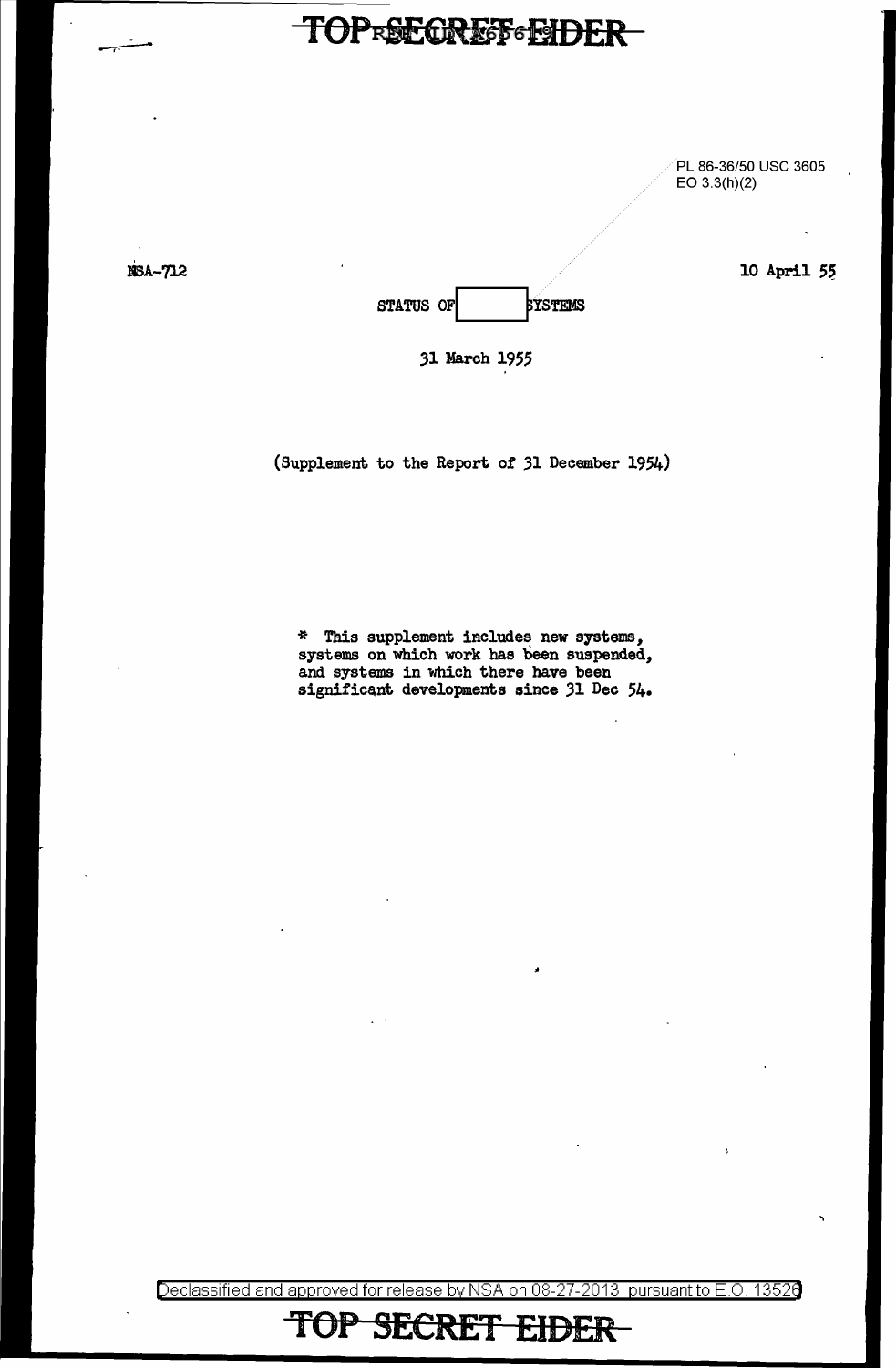$\mathbb{Z}^{\mathbb{Z}}$ 

 $\ddot{\phantom{a}}$ 

 $\ddot{\phantom{a}}$ 

 $\ddot{\phantom{a}}$ 

 $\frac{1}{2}$ 

#### PRODUCTION STATISTICS

|                               | <b>Jan-Mar</b><br><u> 1955 </u> | Oct-Dec<br>1954 | <b>Jan-Mar</b><br>1954 | <b>Year</b><br><u> 1954</u> |
|-------------------------------|---------------------------------|-----------------|------------------------|-----------------------------|
| Orig Cipher Mags Recd*        | 47,515                          | 51,551          | 58,278                 | 213,427                     |
| Dupe Cipher Mags Recd         | 25,015                          | 21,135          | <b>30,411</b>          | 108,498                     |
| Total Cipher Mags Recd*       | 72,530                          | 72,686          | 88,689                 | 321,925                     |
| <b>Cipher Mags Decrypted</b>  | 14,538                          | 21,030          | 21,428                 | 87,908                      |
| Cipher Mags Translated        | 4,589                           | 4,730           | 5,105                  | 20,137                      |
| <b>Cipher Mags Summarized</b> | 646                             | 494             | 190                    | 2,649                       |
| P/L Msgs Trans or Summ        | 368**                           | 590**           | 225**                  | $1,401**$                   |
| Code Meanings Recovered.      | 1,693                           | 2,363           | 3,311                  | 14,252                      |
| Average Number of Personnel   | 115                             | 118             | 131                    | 122                         |

 $-1-$ 

 $\ddot{\phantom{a}}$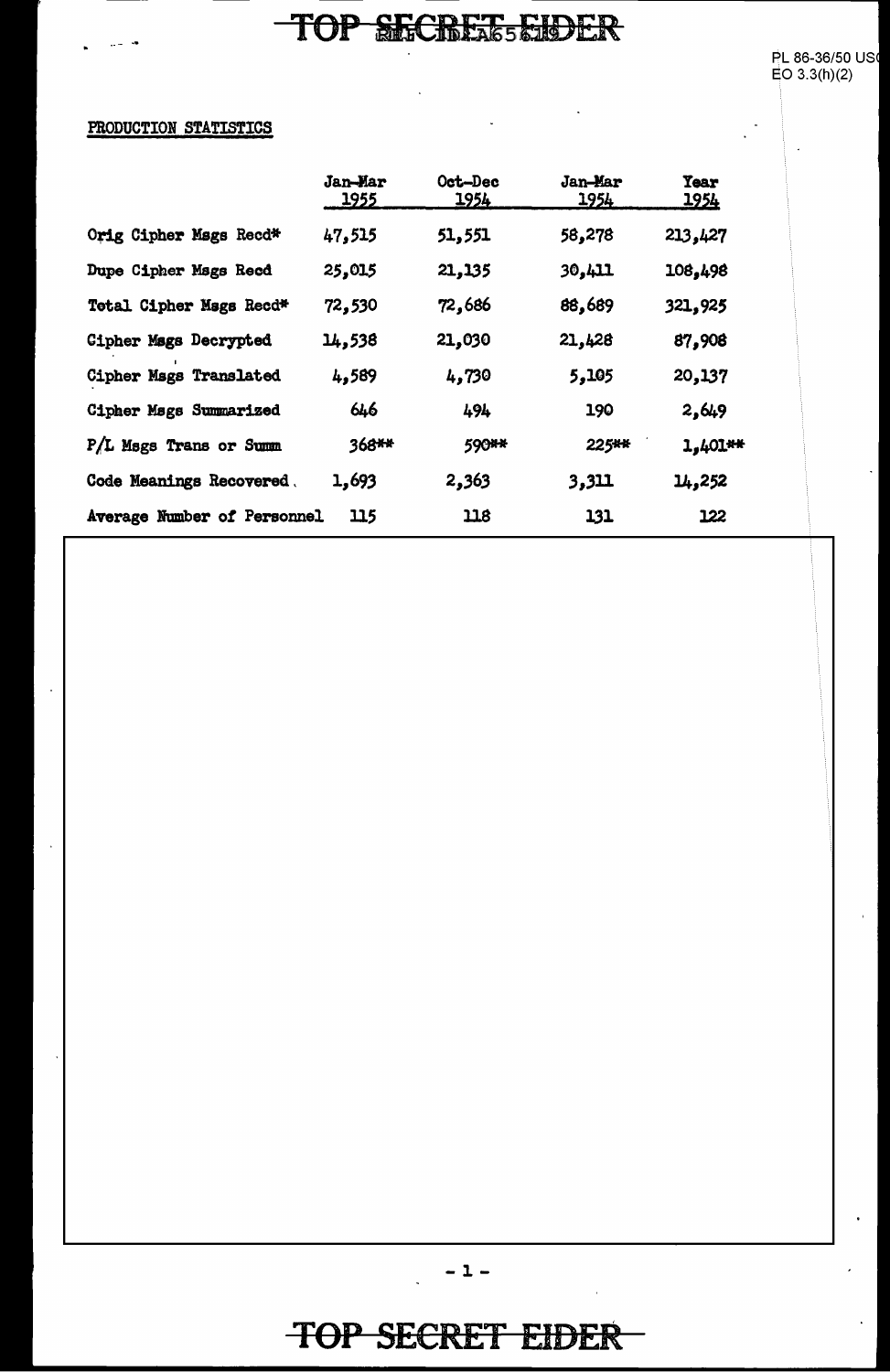# TOP SECREE-EIDER

PL 86-36/50 USC 3605<br>EO 3.3(h)(2)

# TOP SECRET EIDER

- 2 -

Ž,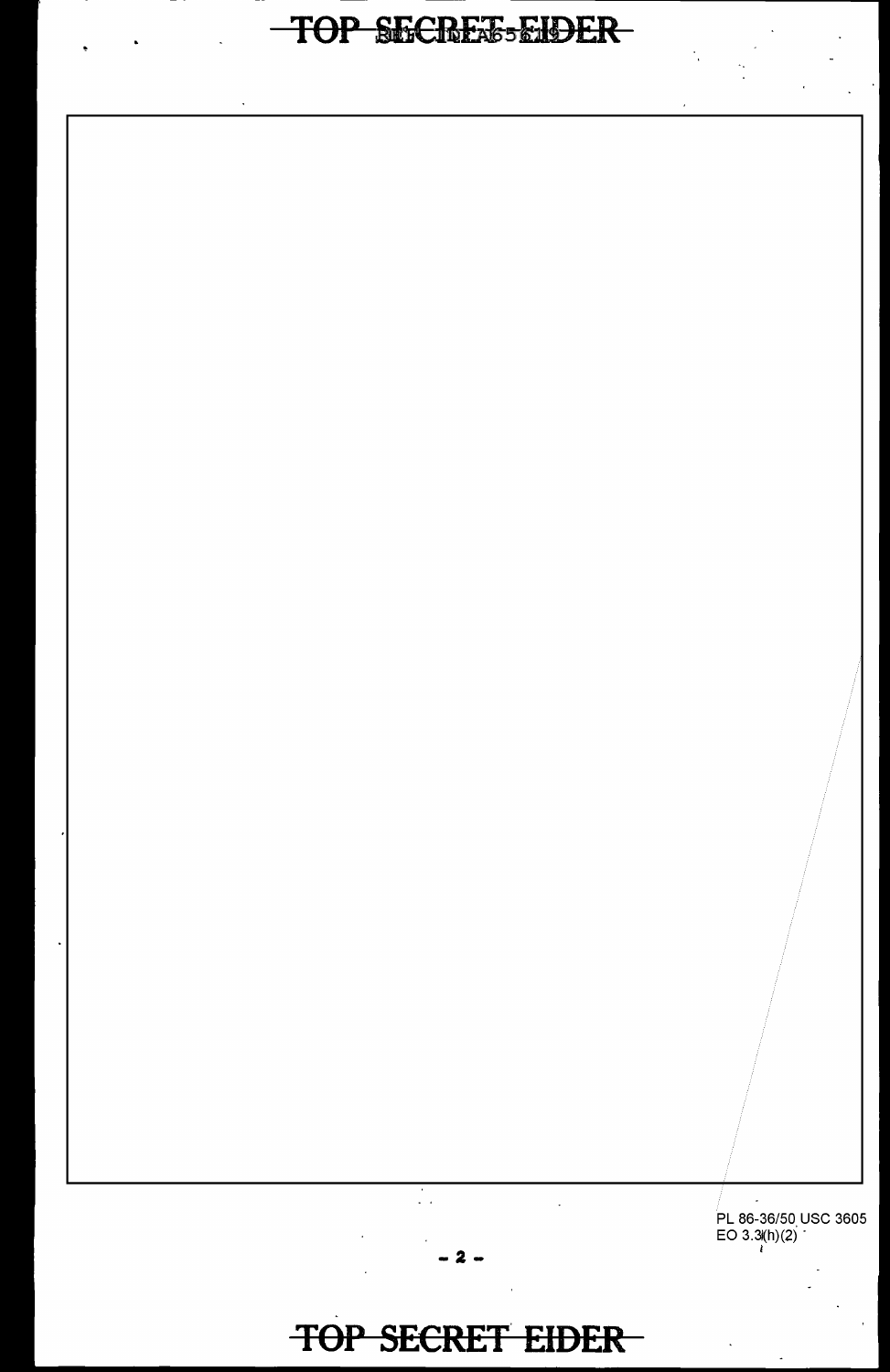#### TOP RECREE HDER

PL 86-36/50 USC EO 3.3(h)(2)

 $\hat{\mathbf{r}}$ 

 $\mathbf{r}$ 

**TOP SECRET EIDER** 

 $\overline{\phantom{0}}$ 

 $-3-$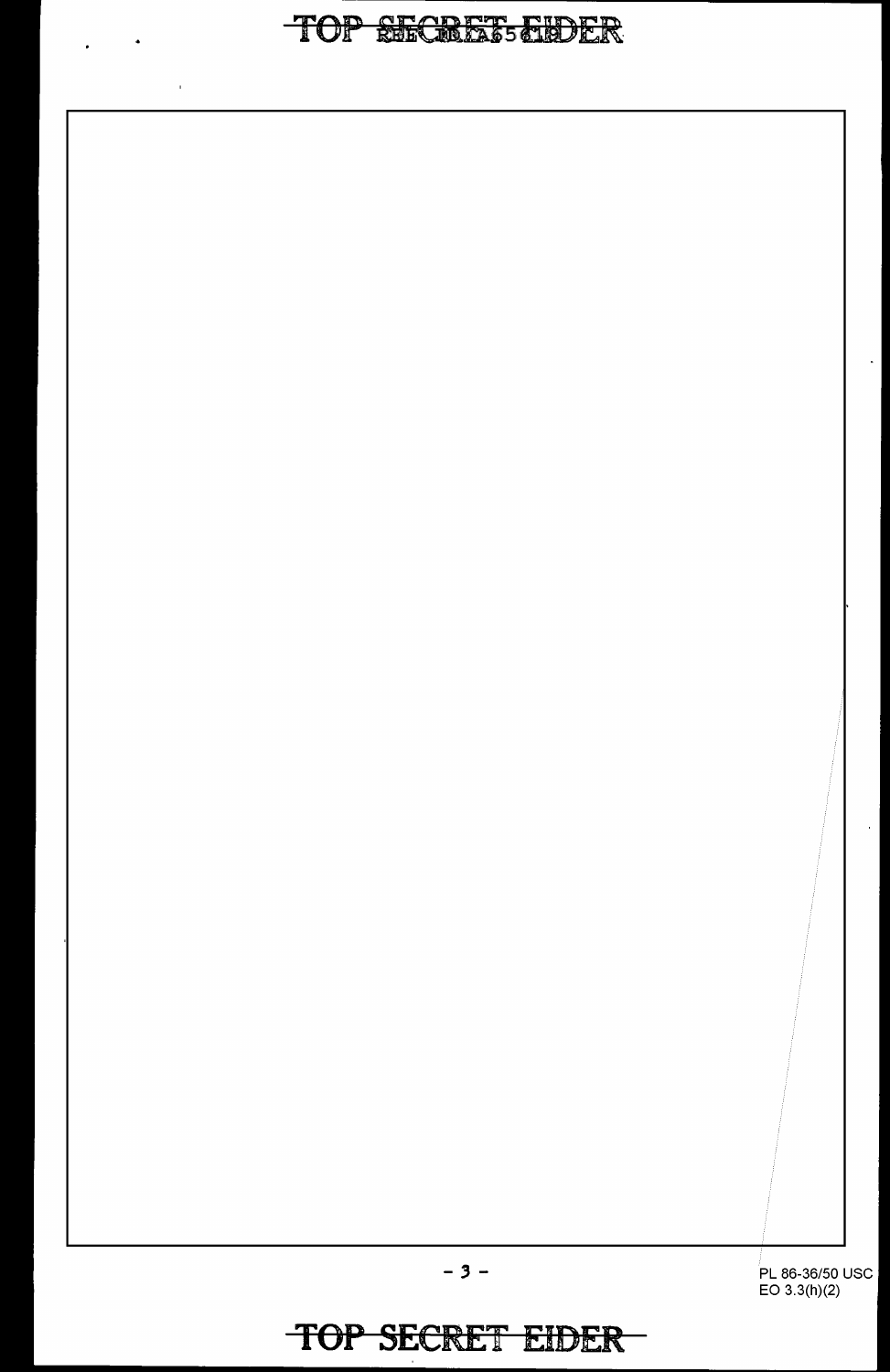$\bullet$ 

 $\ddot{\phantom{0}}$  $\ddot{\phantom{a}}$ 

 $\cdot$  PL 86-36/50 USC 360<br>EO 3.3(h)(2)

 $\epsilon$ 

TOP SECRET EIDER

 $-4 -$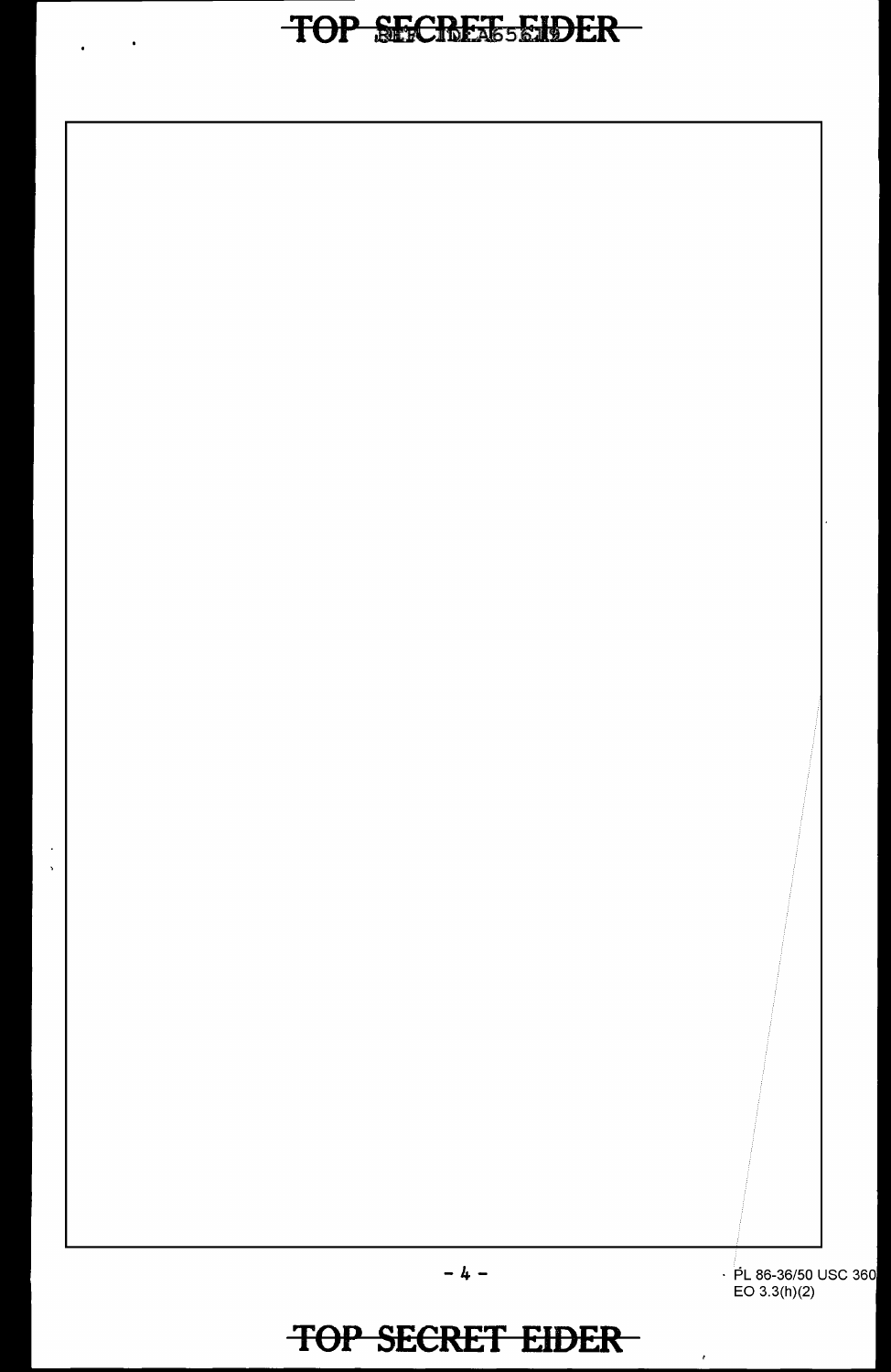PL 86-36/50 USC 36<br>EO 3.3(h)(2)

 $\epsilon$ 

#### **TOP SECRET EIDER**

 $-5 -$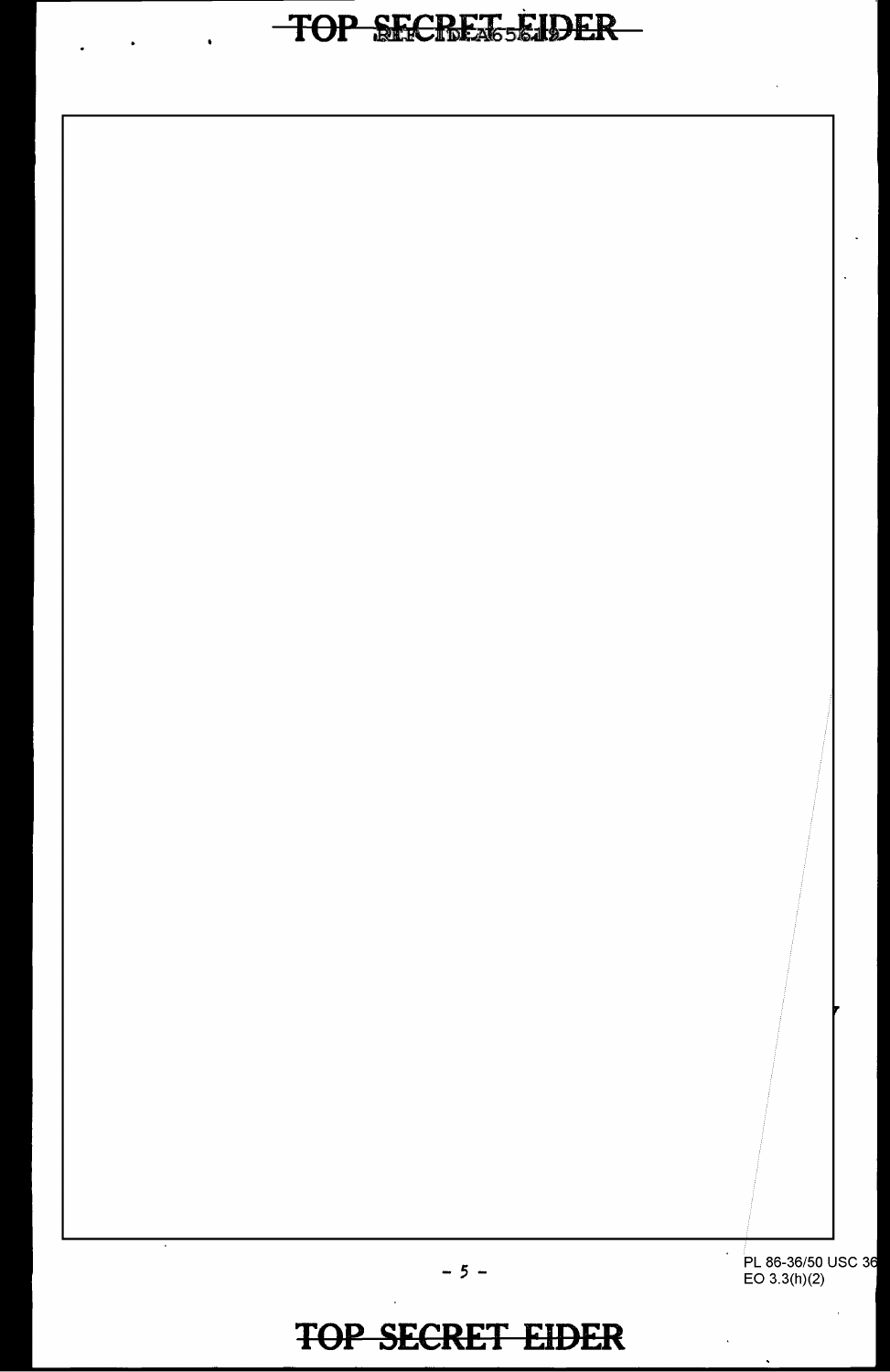PL 86-36/50 USC 36 EO 3.3(h)(2)

#### **TOP SECRET EIDER**

 $\overline{\phantom{a}}$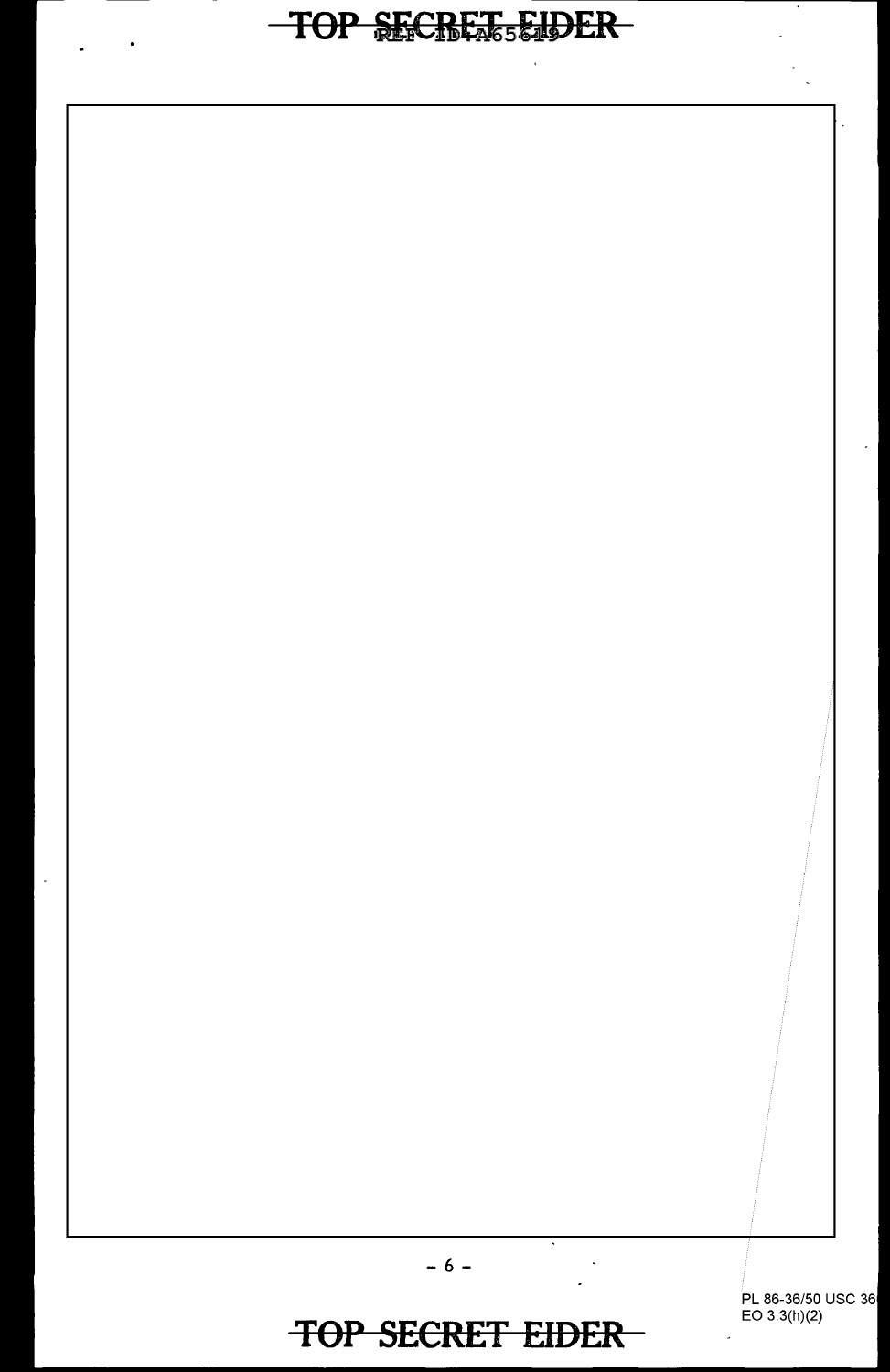$\bullet$ 

PL 86-36/50 USC 3605 EO 3.3(h)(2)

-7-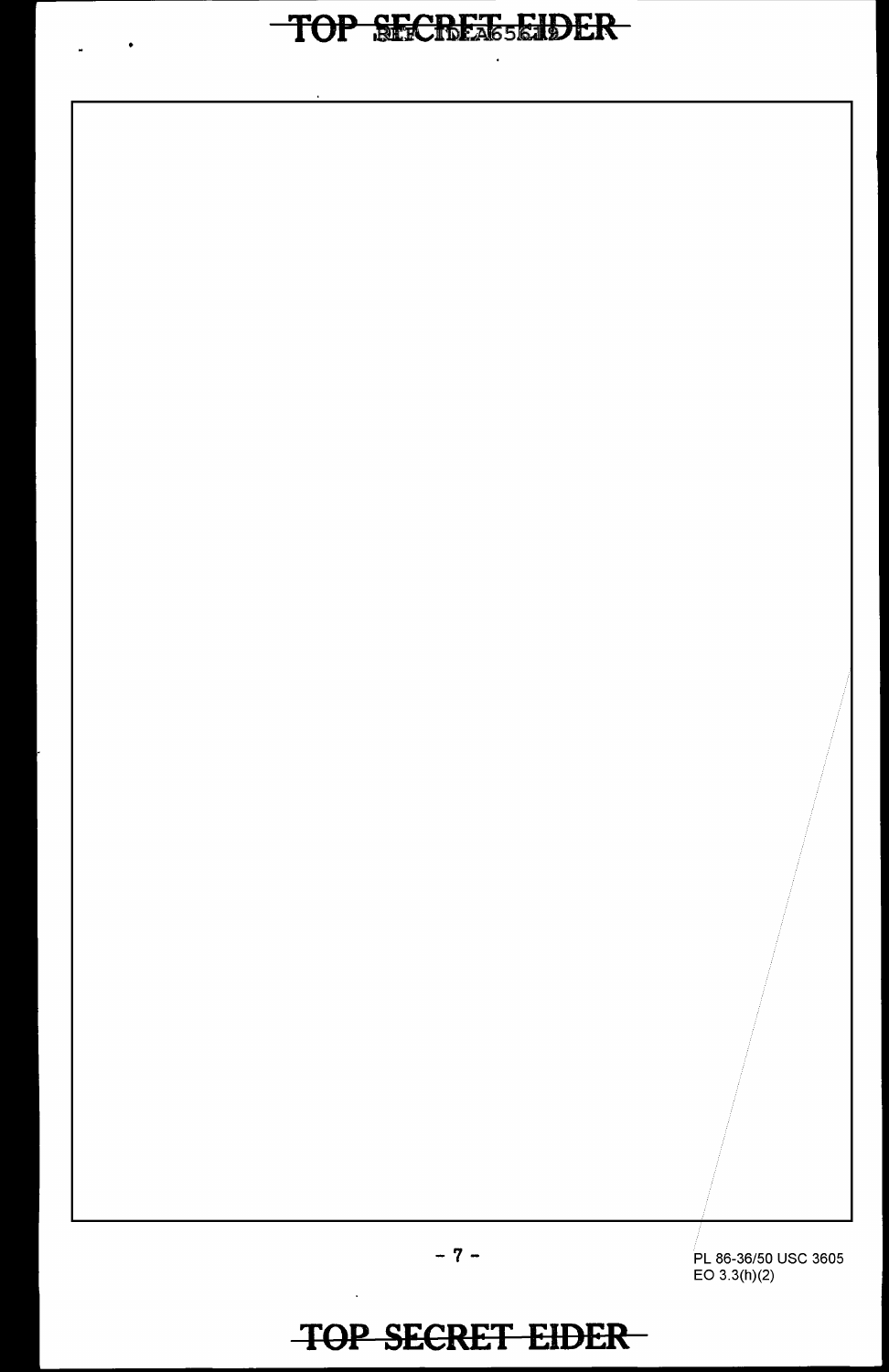# **COP SECRETSEIDER**

l.

PL 86-36/50 USC 3605 EO 3.3(h)(2)

-8-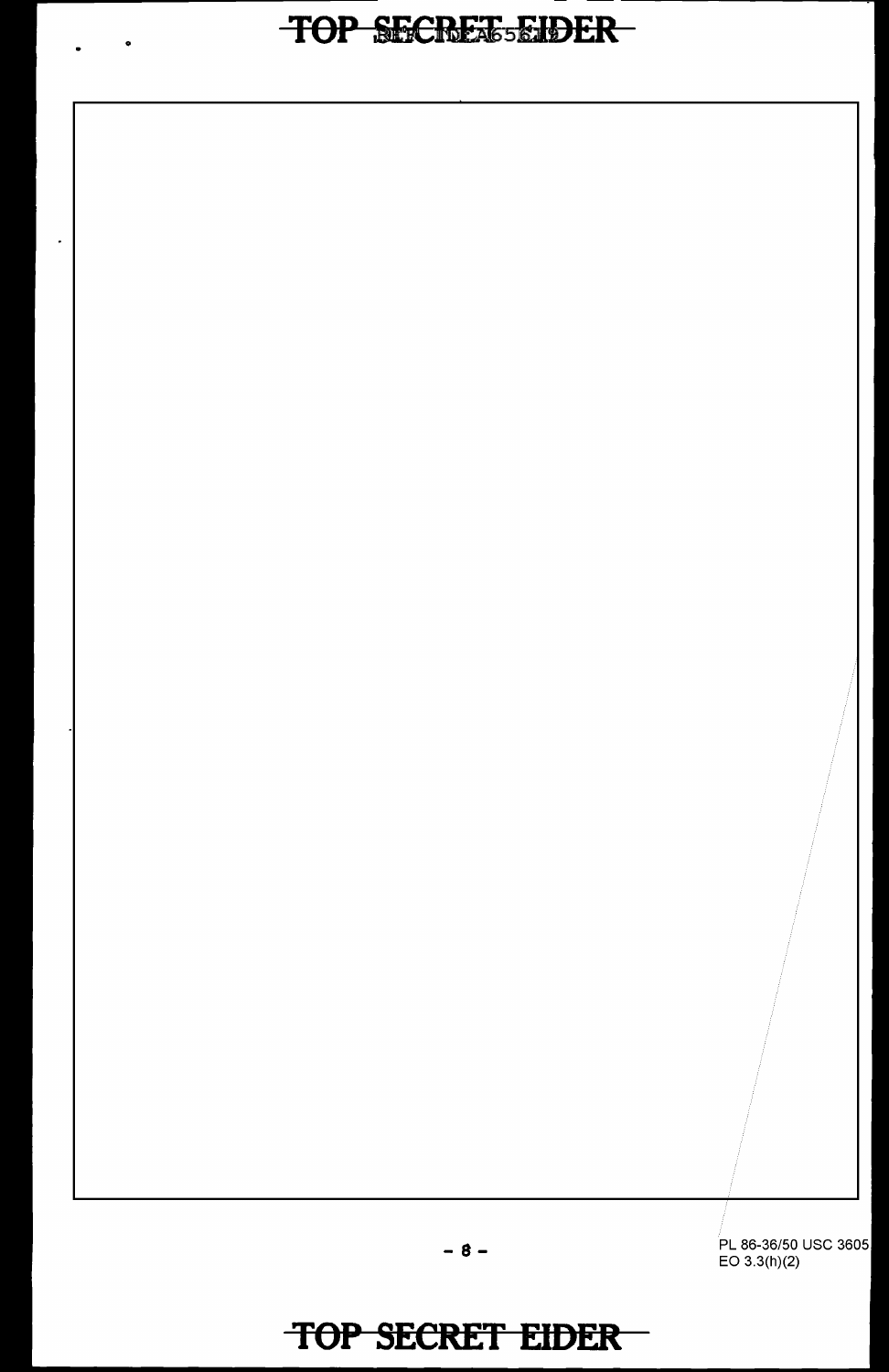•

 $\overline{a}$ 

INTELLIGENCE PRODUCTION

PL 86-36/50 USC 3 EO 3.3(h)(2)

 $-9-$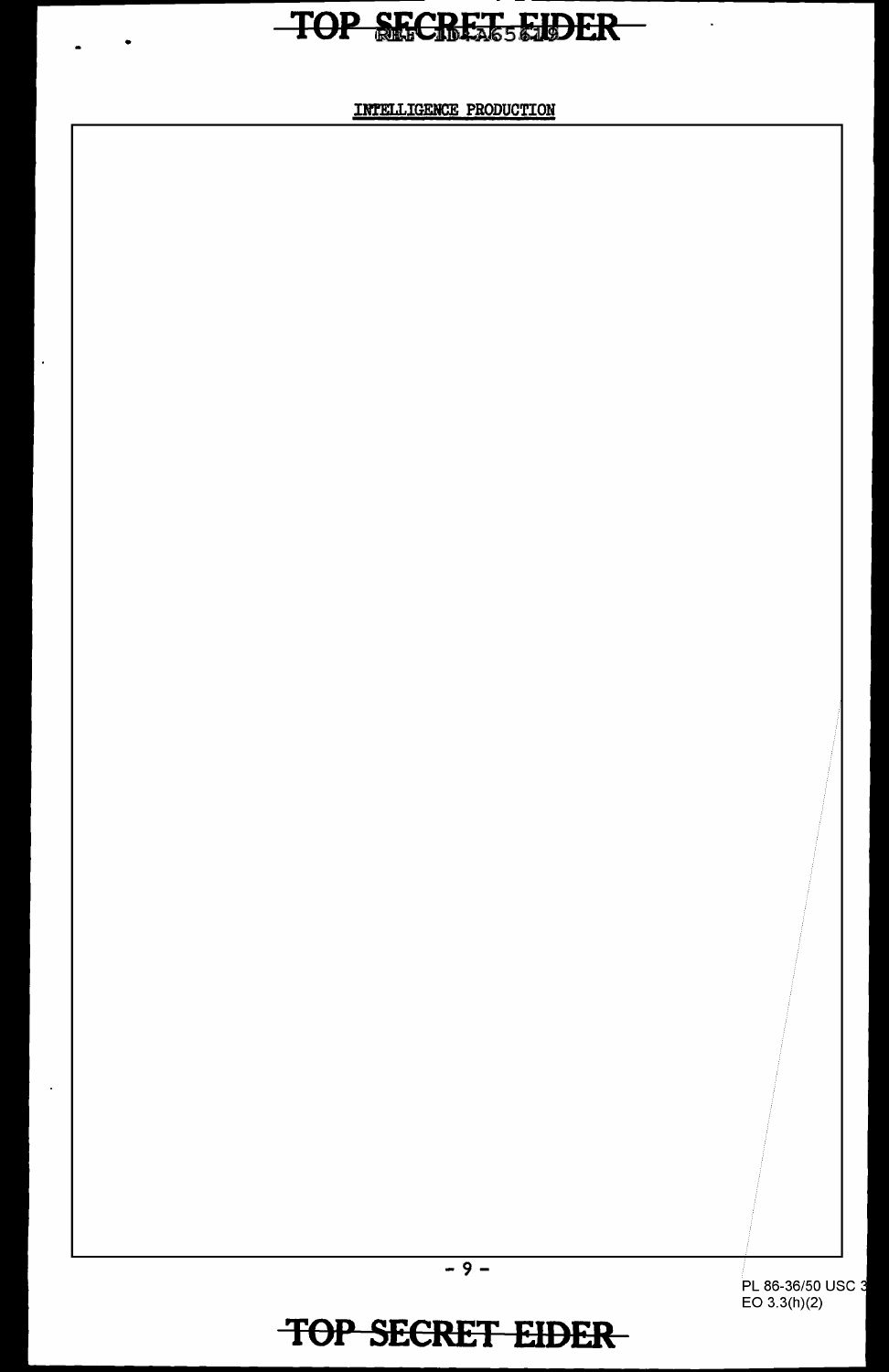$\begin{array}{ccc} \mathbf{a} & \mathbf{a} & \mathbf{b} & \mathbf{c} \\ \mathbf{a} & \mathbf{b} & \mathbf{b} & \mathbf{c} \end{array}$ 

PL 86-36/50 USC 3605  $EO 3.3(h)(2)$ 

ر<br>سندر ۲۰۰

# TOP SECRET EIDER

 $-10-$ 

₹

 $\sum_{i=1}^{N}$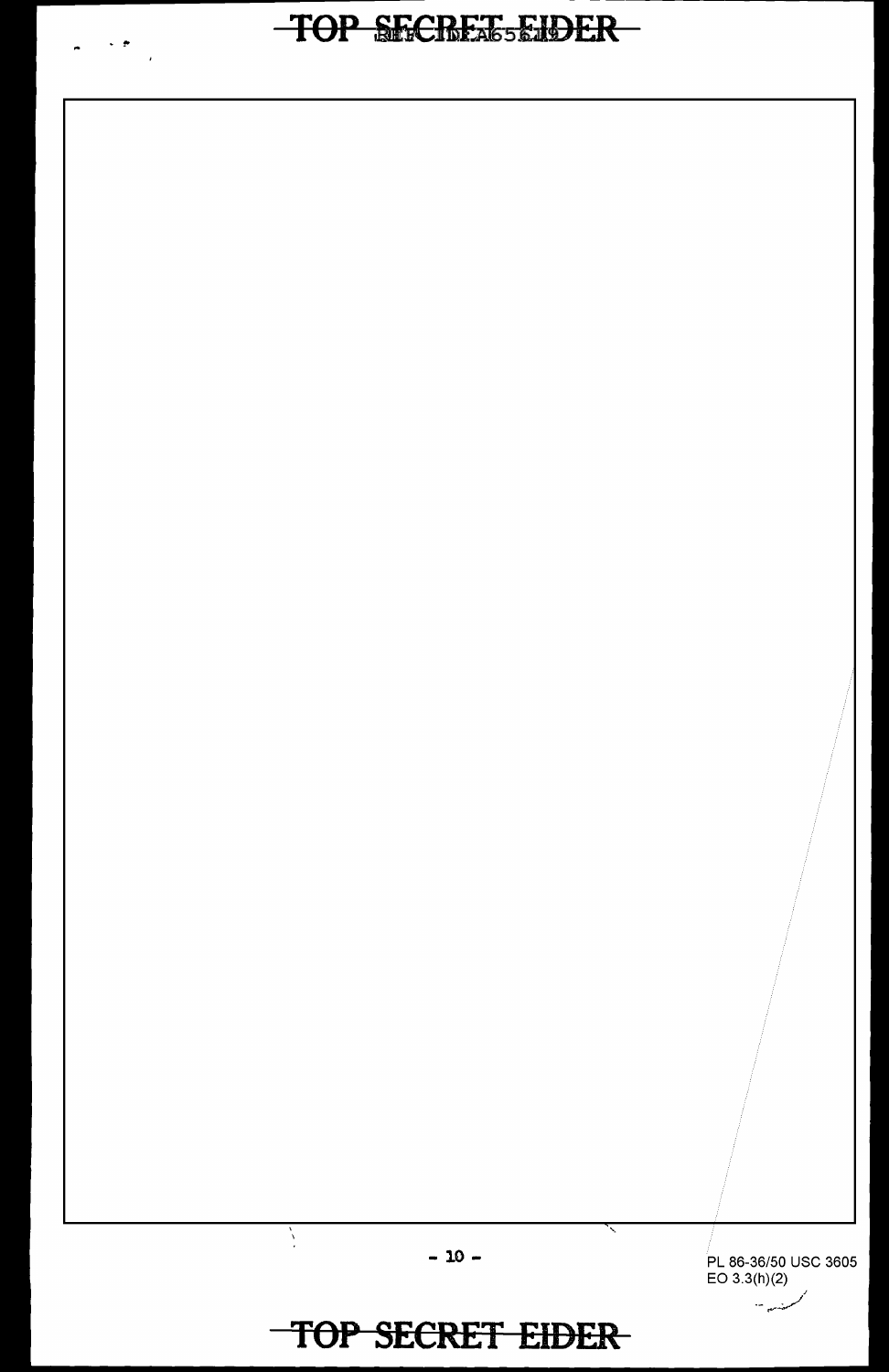

 $\blacksquare$